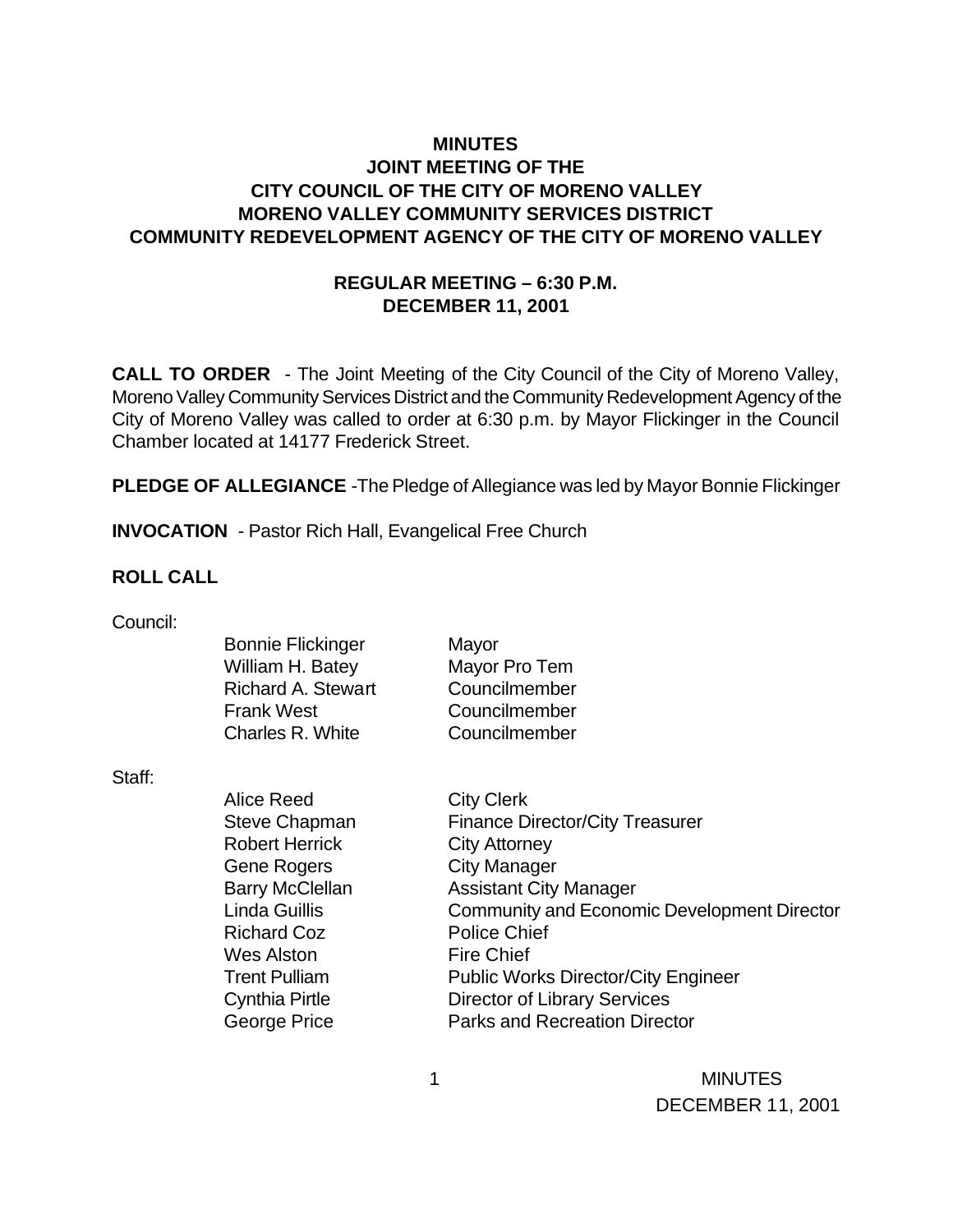### **JOINT CONSENT CALENDARS (SECTIONS A-C) OF THE CITY COUNCIL OF THE CITY OF MORENO VALLEY, MORENO VALLEY COMMUNITY SERVICES DISTRICT, AND COMMUNITY REDEVELOPMENT AGENCY OF THE CITY OF MORENO VALLEY**

The City Attorney announced that on December 10, 2001, after the posting of the city council meeting agenda, the city was notified by the Registrar of Voters that the signature verification of the initiative measure to repeal the utility user's tax had been completed, and that the petition contained sufficient signatures to qualify for the November 2002 ballot. Pursuant to the elections code, the City Clerk is required to submit the results to the Council at the next regular Council meeting. Therefore, the City Attorney requested that the following item be added to the agenda under Reports: Item F0 - Certification of Initiative Measure to Repeal the City's Utility User's Tax.

Councilmember Stewart made a motion, seconded by Councilmember White to add this item to the agenda as Item F0. Motion carried unanimously.

Mayor Flickinger opened the agenda items for the Consent Calendars for public comments; there being none, public comments were closed.

Councilmember White made a motion, seconded by Councilmember Stewart to approve the Consent Calendars in their entireties. Motion carried 5-0. Roll call vote.

# **A. CONSENT CALENDAR** - **CITY COUNCIL**

- A1. ORDINANCES FIRST READING BY TITLE ONLY Waived reading of all Ordinance Introductions and read by title only.
- A2. REQUEST ADOPTION OF PLANS AND SPECIFICATIONS, AND AUTHORIZATION TO ADVERTISE FOR CONSTRUCTION BIDS FOR IRIS AVENUE IMPROVEMENTS FROM INDIAN STREET TO PERRIS BOULEVARD - PROJECT NO. 01-12566721 Adopted the Plans and Specifications that are on file in the office of the Public Works Director; and authorized the City Clerk to advertise the project for construction bids.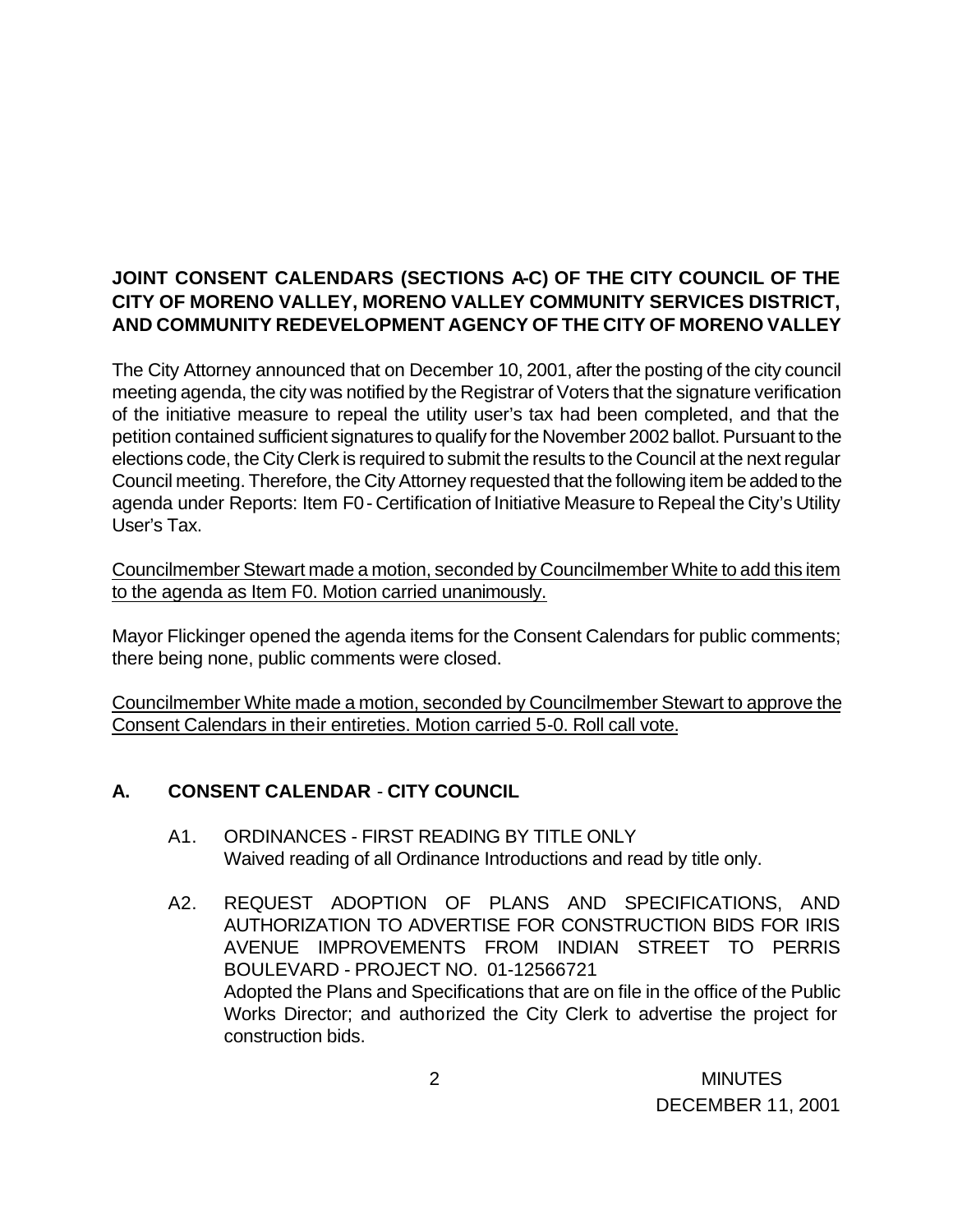- A3. REQUEST ADOPTION OF PLANS AND SPECIFICATIONS, AND AUTHORIZATION TO ADVERTISE FOR CONSTRUCTION BIDS FOR PIGEON PASS ROAD REHABILITATION FROM IRONWOOD AVENUE TO OLD LAKE DRIVE – PROJECT NO. 01-12567021 Adopted the Plans and Specifications for Pigeon Pass Road rehabilitation from Ironwood Avenue to Old Lake Drive, which are on file in the office of the Public Works Director; and authorized the City Clerk to advertise the project for construction bids.
- A4. SENIOR CITIZENS' ADVISORY COMMITTEE AND PLANNING COMMISSION **VACANCIES**

Declared vacant David Deardorff's position on the Senior Citizens' Advisory Committee, with the remainder of his term expiring on June 30, 2002 – vacancy effective January 1, 2002; declared vacant Ann Romero's position on the Senior Citizens' Advisory Committee, with the remainder of her term expiring on June 30, 2004 - vacancy effective January 1, 2002; declared vacant Shirley Rollins' position on the Senior Citizens' Advisory Committee, with the remainder of her term expiring on June 30, 2004; declared vacant Tracy Vackar's position on the Planning Commission, with the remainder of her term expiring on January 01, 2003; and authorized the City Clerk to notice these positions as vacant.

- A5. MINUTES REGULAR MEETING OF NOVEMBER 27, 2001 Approved as submitted.
- A6. AUTHORIZATION TO AWARD CONSTRUCTION CONTRACT PROJECT NO. 00-84820 - FISCAL YEAR 2000/2001 ANNUAL SLURRY SEAL PROGRAM

Awarded the construction contract for the Fiscal Year 2000/2001 Annual Slurry Seal Program to Pavement Coatings Company, 5312 Cypress Street, P.O. Box 1491, Cypress, California 90630, as the lowest responsible bidder; authorized the Mayor to execute a contract Agreement with Pavement Coatings Company; and authorized the issuance of a purchase order to Pavement Coatings Company in the amount of \$1,043,810.09 (the amount of bid plus 10% contingency) when both parties have signed the contract (Account No. 125.84830).

#### **B. CONSENT CALENDAR** - **COMMUNITY SERVICES DISTRICT**

B1. ORDINANCES - FIRST READING BY TITLE ONLY Waived reading of all Ordinance Introductions and read by title only.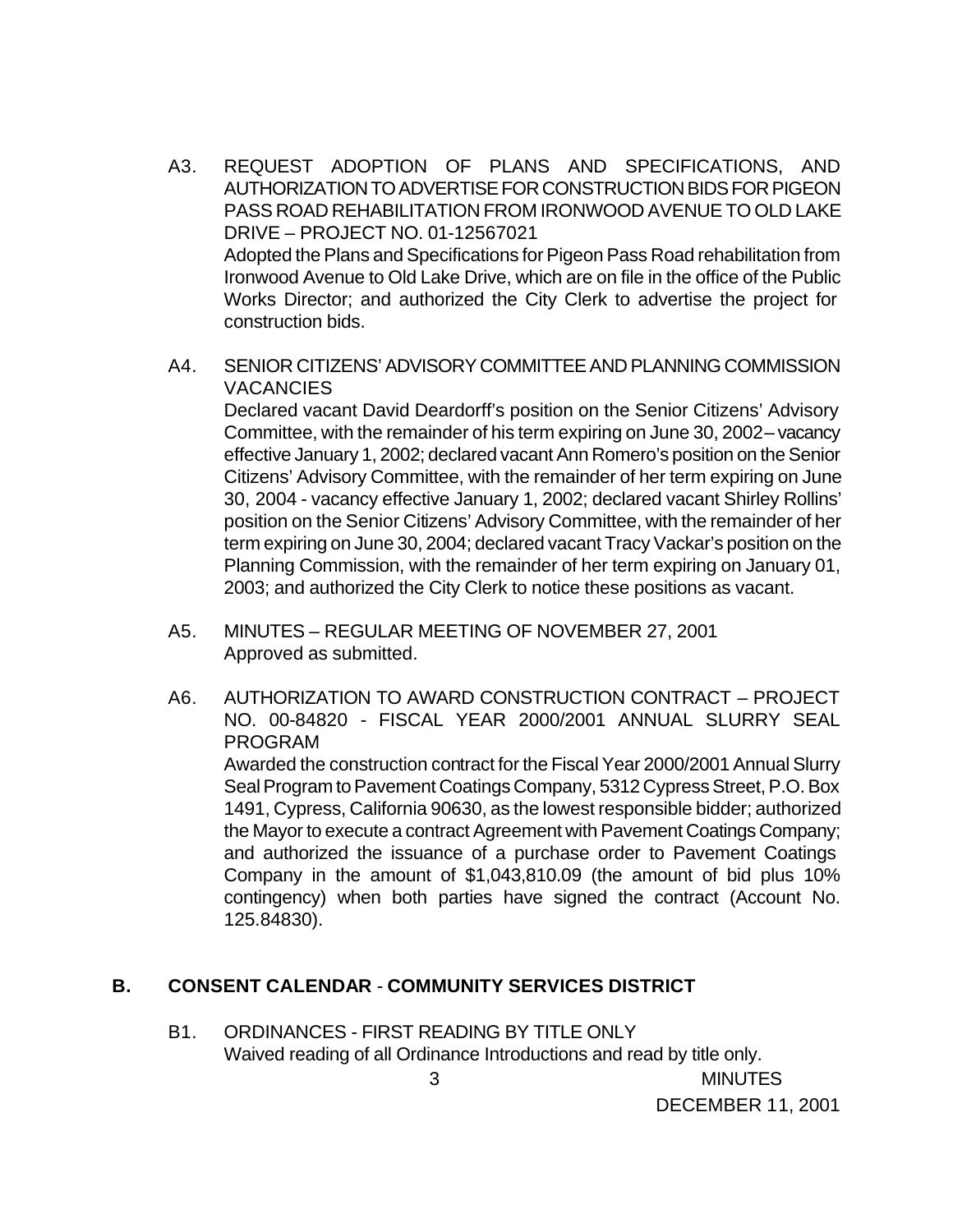B2. EXTENSION OF CONTRACT – PROJECT NO. E-3/99 – MAINTENANCE OF EXTENSIVE LANDSCAPING AND IRRIGATION – MORENO VALLEY RANCH **WEST** 

Approved the Amendment to the Contract Agreement for MVCSD Project E-3/99 to extend the term of the contract for an additional one-year period; authorized the President of the MVCSD Board to execute said Amendment with Bemus Landscape, Inc. of Santa Ana, California; authorized the Purchasing Manager to issue open purchase orders to Bemus Landscape, Inc. in the amount of: a) EIGHTY-THREE THOUSAND THREE HUNDRED NINETY-FOUR DOLLARS AND NO/100 (\$83,394.00--\$41,697.00 for FY 2001/02 and \$41,697.00 for FY 2002/03) for twelve months of base maintenance service; and b) THIRTEEN THOUSAND TWO HUNDRED FIFTY-SEVEN DOLLARS AND NO/100 (\$13,257.00--\$6,628.50 for FY 2001/02 and \$6,628.50 for FY 2002/03) for anticipated additional work per Section 3, paragraph d. of the Amended Agreement.

B3. MINUTES – REGULAR MEETING OF NOVEMBER 27, 2001 Approved as submitted.

### **C. CONSENT CALENDAR** - **COMMUNITY REDEVELOPMENT AGENCY**

- C1. ORDINANCES FIRST READING BY TITLE ONLY Waived reading of all Ordinance Introductions and read by title only.
- C2. MINUTES REGULAR MEETING OF NOVEMBER 27, 2001 Approved as submitted.

#### **D. PUBLIC HEARINGS**

D1. PUBLIC HEARING FOR INCLUSION OF TRACT NO. 30286 (AND ALL AFFECTED PHASES) INTO THE COMMUNITY SERVICES DISTRICT ZONE B (RESIDENTIAL STREET LIGHTING)

Conducted the Public Hearing to consider the inclusion of Tract No. 30286 (and all affected phases) into the CSD Zone B (Residential Street Lighting) at the annual service charge for each.

President Flickinger opened the public testimony portion of the public hearing; there being none, public testimony was closed.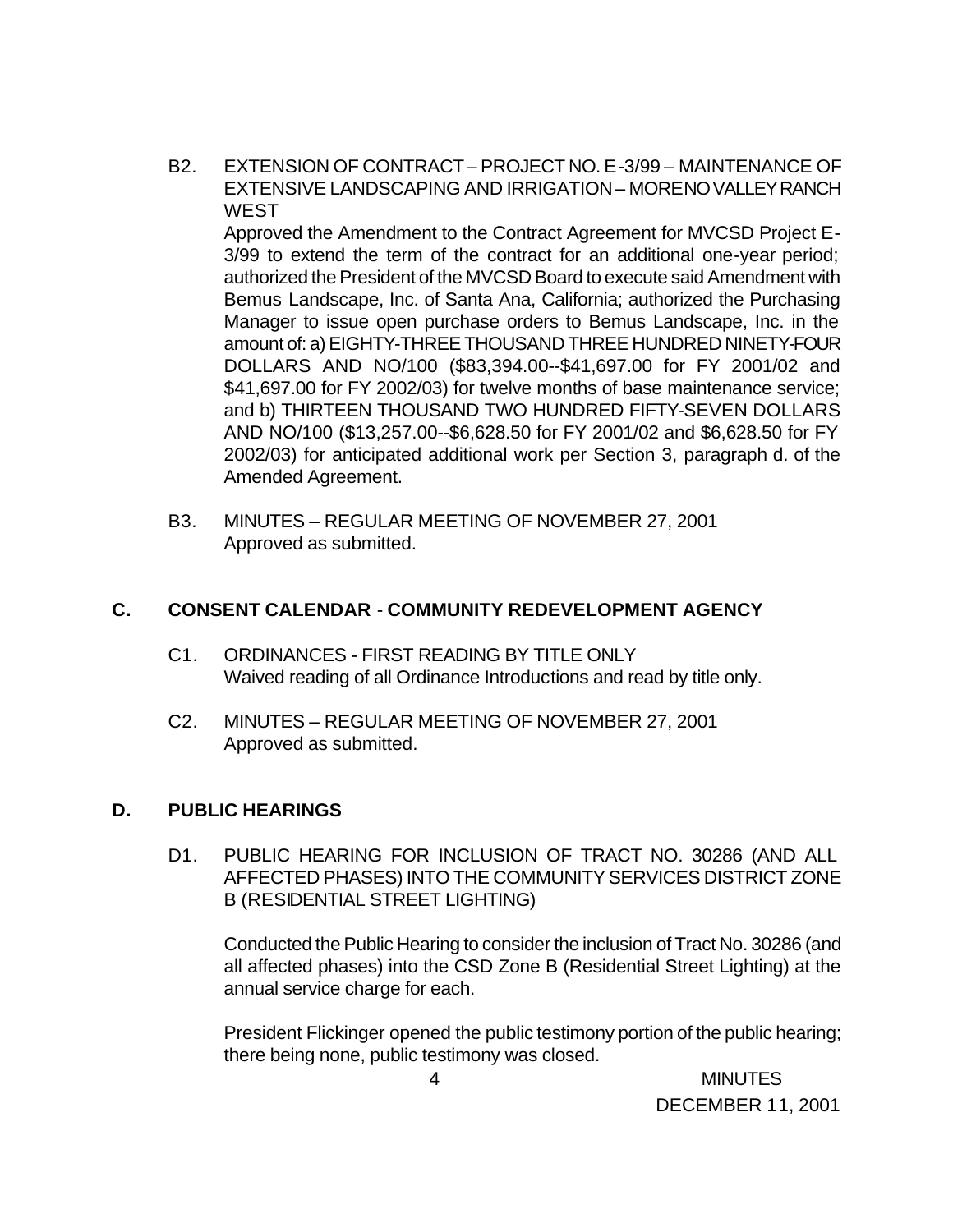The Secretary tabulated the mail ballots for CSD Zone B, Tract 30286 and announced the results as follows: one (1) ballot was sent for four different parcel numbers; the City Clerk's office received one (1) ballot; Yes vote for all four parcel numbers.

Vice President Batey made a motion, seconded by Boardmember Stewart to verify and accept the results of the mail ballot proceeding, and authorize and impose the CSD Zone B charge. Motion carried 5-0. Roll call vote.

D2. HABITAT FOR HUMANITY – CLOVER NEW DEVELOPMENT PROJECT

Conducted a Public Hearing to consider the disposition of three single-family parcels located on Clover Avenue.

Chairperson Flickinger opened the public testimony portion of the public hearing. Comments were received from Ron Egan, applicant.

Mayor Flickinger closed the public comments portion of the public hearing.

Agencymember West made a motion, seconded by Agencymember White to authorize staff to finalize the Affordable Housing Agreement between Habitat for Humanity, a Community Housing Development Organization (CHDO), the Community Redevelopment Agency of the City of Moreno Valley and the City of Moreno Valley; and authorize the City Manager to execute the Affordable Housing Agreement and other required documentation to complete the Clover Project and to protect the City and the Community Redevelopment Agency. Motion carried 5-0. Roll call vote.

D3. A PUBLIC HEARING FOR P01-058 (DEVELOPMENT AGREEMENT AMENDMENT), SUBMITTED BY WESTERN PACIFIC HOUSING INC. FOR AMENDMENT NO. 1 TO THE TOWNGATE DEVELOPMENT AGREEMENT TO MODIFY THE TERMS OF THE AGREEMENT PERTAINING TO PARK SITE IMPROVEMENTS FOR PLANNING AREA 11, LOCATED ON THE SOUTHWEST SIDE OF THE TOWNGATE SPECIFIC PLAN (SP 200), ENCOMPASSING AN AREA FROM DAY STREET TO THE WEST, EUCALYPTUS AVENUE TO THE NORTH, ELSWORTH STREET TO THE EAST, AND COTTONWOOD AVENUE TO THE SOUTH

Mayor Flickinger opened the public testimony portion of the public hearing. Comments were received from Dan Flynn, applicant.

 5 MINUTES Mayor Flickinger closed the public comments portion of the public hearing.

DECEMBER 11, 2001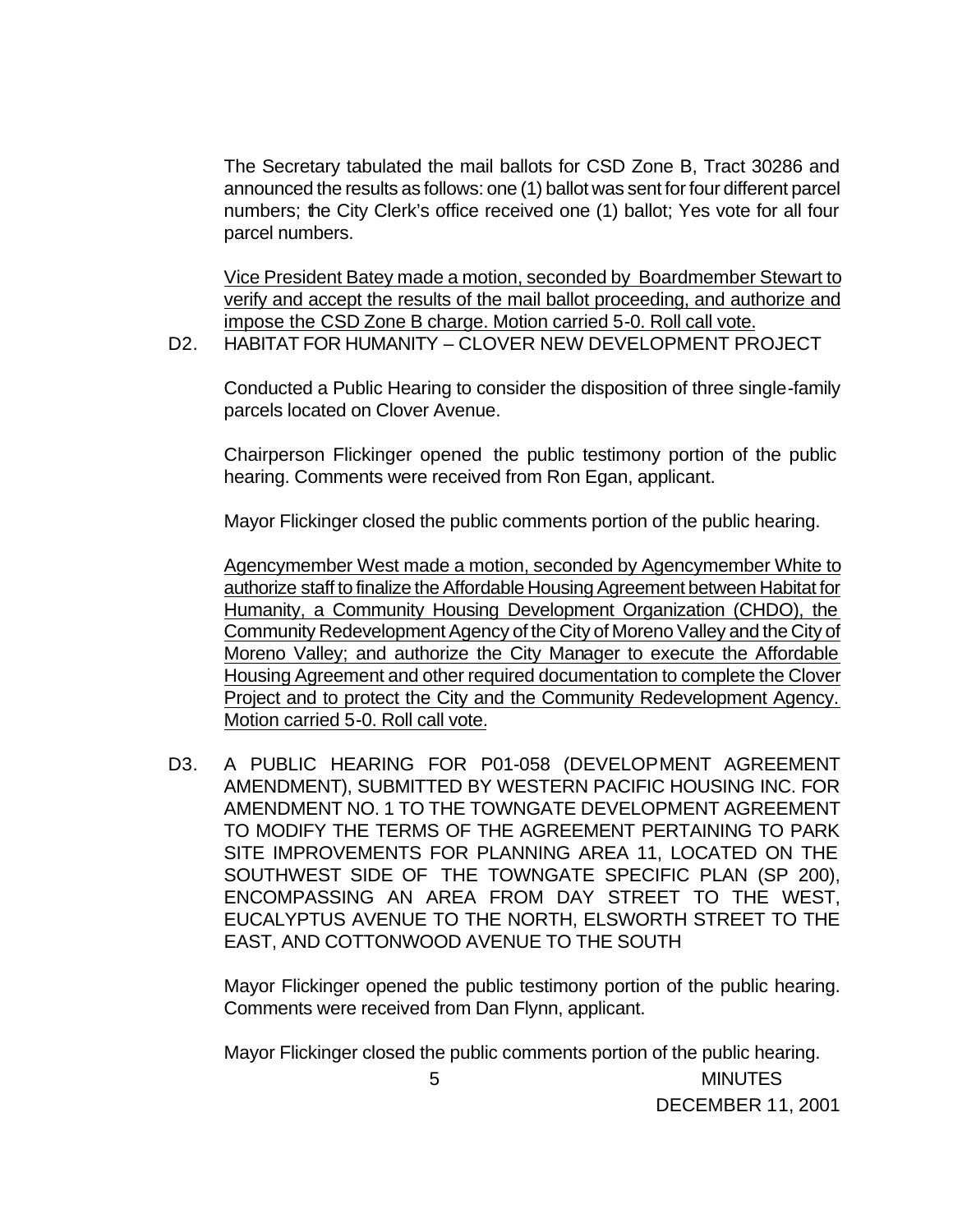Mayor Pro Tem Batey made a motion, seconded by Councilmember White to recognize that the Development Agreement Amendment is not considered to have the potential for any direct or indirect impacts under CEQA and is therefore exempt under Section 15061 of the CEQA Guidelines; and introduce Ordinance No. 595, thereby approving Amendment No. 1 to the Towngate Development Agreement. Motion carried 5-0. Roll call vote.

#### Ordinance No. 595

An Ordinance of the City Council of the City of Moreno Valley, California, Approving the First Amendment to the Towngate Development Agreement and Changing the Requirement for a Park within Planning Area 11, to Include a 4,000 Square Foot Recreation Building in Lieu of a Community Swimming Pool, Relative to a Development Known as Western Pacific Housing Inc., Located in an Area Bounded by Day Street to the West, Eucalyptus Avenue to the North, Elsworth Street to the East and Cottonwood Avenue to the South

D4. A PUBLIC HEARING FOR P01-074 (MODIFICATION OF CONDITIONS) PERTAINING TO TIMING OF CONDITIONS OF APPROVAL FOR PA01-0004 (TENTATIVE TRACT MAP NO. 29143) AND P01-006 (TOWNGATE SPECIFIC PLAN AMENDMENT) AS THEY RELATE TO THE RECORDATION OF A FINAL MAP, SUBMITTED BY WESTERN PACIFIC HOUSING INC., FOR A RECENTLY APPROVED 557 LOT SINGLE-FAMILY RESIDENTIAL HOUSING TRACT AND PUBLIC PARK, LOCATED ON THE SOUTHWEST SIDE OF THE TOWNGATE SPECIFIC PLAN (SP NO. 200), ENCOMPASSING AN AREA FROM DAY STREET TO THE WEST, EUCALYPTUS AVENUE TO THE NORTH, ELSWORTH STREET TO THE EAST, AND COTTONWOOD AVENUE TO THE SOUTH AND APPROVAL OF AN INTERIM PUBLIC FACILITIES FEE AGREEMENT

Mayor Flickinger opened the public testimony portion of the public hearing. Comments were received from Dan Flynn, applicant.

Mayor Flickinger closed the public comments portion of the public hearing.

Mayor Pro Tem Batey made a motion, seconded by Councilmember White to recognize that the Modification of Conditions is not considered to have the potential for any direct or indirect impacts under CEQA and is therefore exempt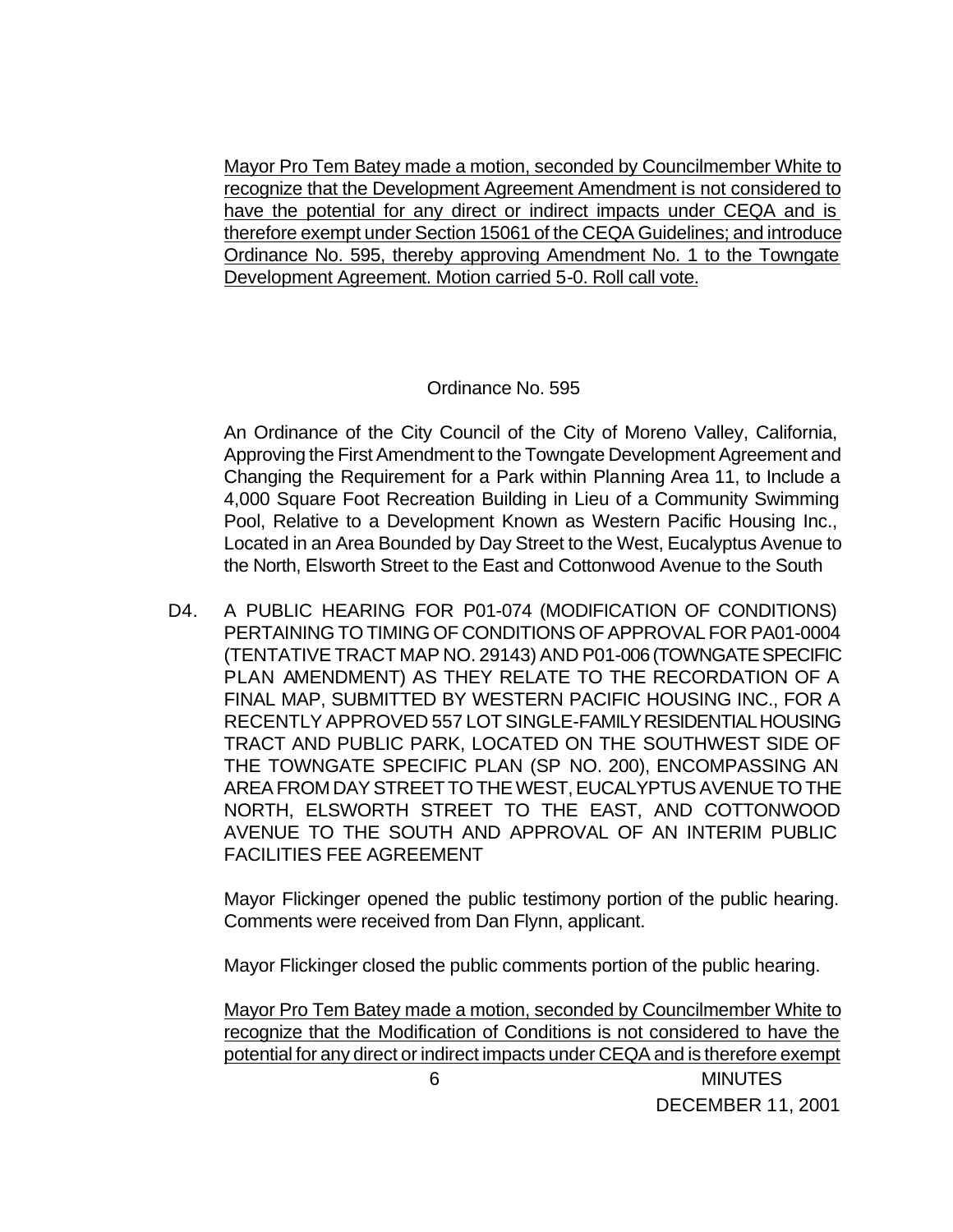under Section 15061 of the CEQA Guidelines; approve Resolution No. 2001- 72, thereby approving the modification of conditions of approval (P01-074) and modifying Condition Nos. 32-33, 60 and 97-98 of Tentative Tract Map No. 29143 (PA01-0004) and 17 of the Towngate Specific Plan Amendment No. 3 (P01-006); and approve and authorize the Mayor to execute the Interim Public Facilities Fee Agreement. Motion carried 5-0. Roll call vote.

#### Resolution No. 2001-72

A Resolution of the City Council of the City of Moreno Valley, California, Approving P01-074, Relating to the Modification of Conditions for a Recently Approved 557 Lot Single-Family Residential Housing Tract and Public Park to Include Condition Nos. 32-33, 60 and 97-98 of Tentative Tract Map No. 29143 (PA01-0004) and Condition No. 17 of the Towngate Specific Plan Amendment No. 3 (P01-006) Pertaining to Timing of Conditions as they Relate to the Recordation of a Final Map

### **E. ITEMS REMOVED FROM CONSENT CALENDARS FOR DISCUSSION OR SEPARATE ACTION**

None

#### **F. REPORTS**

#### F0. CERTIFICATION OF INITIATIVE MEASURE TO REPEAL THE CITY'S UTILITY USER'S TAX

The City Clerk announced that that the initiative measure to repeal utility user's tax was found to contain sufficient number of signatures to qualify for November 2002 ballot.

The City Clerk read the results of the examination of the signatures by the Registrar of Voters:

| The total number of signatures submitted for said petition: | 2,569                    |
|-------------------------------------------------------------|--------------------------|
| The total number of signatures checked:                     | 1,882                    |
|                                                             | <b>MINUTES</b>           |
|                                                             | <b>DECEMBER 11, 2001</b> |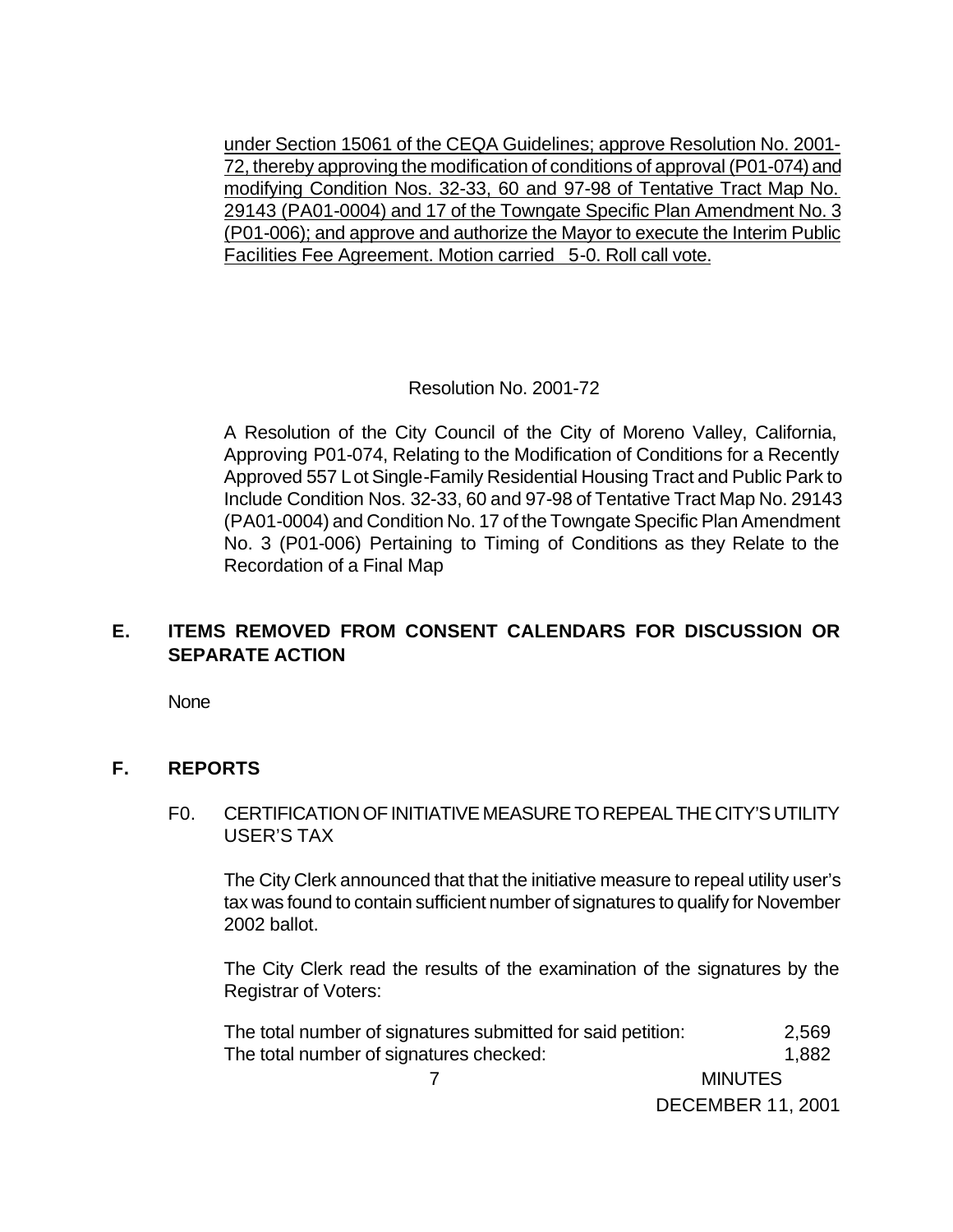The total number of sufficient signatures on said petition: 1,309 The total number of insufficient signatures of said petition: 573

Mayor Flickinger opened the agenda item for public comments, which were received from Ray Hosman and Pete Bleckert.

Councilmember Stewart made a motion, seconded by Councilmember White to order a report on the effect of the following issues, said report to be submitted to the City Council within 30 days, after which time the City Council shall either adopt the ordinance or order the ordinance to be submitted to the voters at the November 5, 2002 election:

- 1. The fiscal impact;
- 2. The effect on the internal consistency of the City's general and specific plans, including the housing element, the consistency between planning and zoning, and the limitations on city actions under §65008 of the Government Code and Chapters 4.2 (commencing with §65913) and 4.3 (commencing with §65915) of Division 1 of Title 7 of the Government Code;
- 3. The effect on the use of land, the impact on the availability and location of housing, and the ability of the City to meet its regional housing needs;
- 4. The impact on funding for infrastructure of all types, including, but not limited to, transportation, schools, parks, and open space. The report may also discuss whether the measure would be likely to result in increased infrastructure costs or savings, including the costs of infrastructure maintenance, to current residents and businesses;
- 5. The impact on the community's ability to attract and retain business and employment;
- 6. The impact on the uses of vacant parcels of land;
- 7. The impact on agricultural lands, open spaces, traffic congestion, existing business districts, and developed areas designated for revitalization;
- 8. Public safety (fire and police expansion to keep up with projected growth); and
- 9. Discussion of other possible negative fiscal impacts.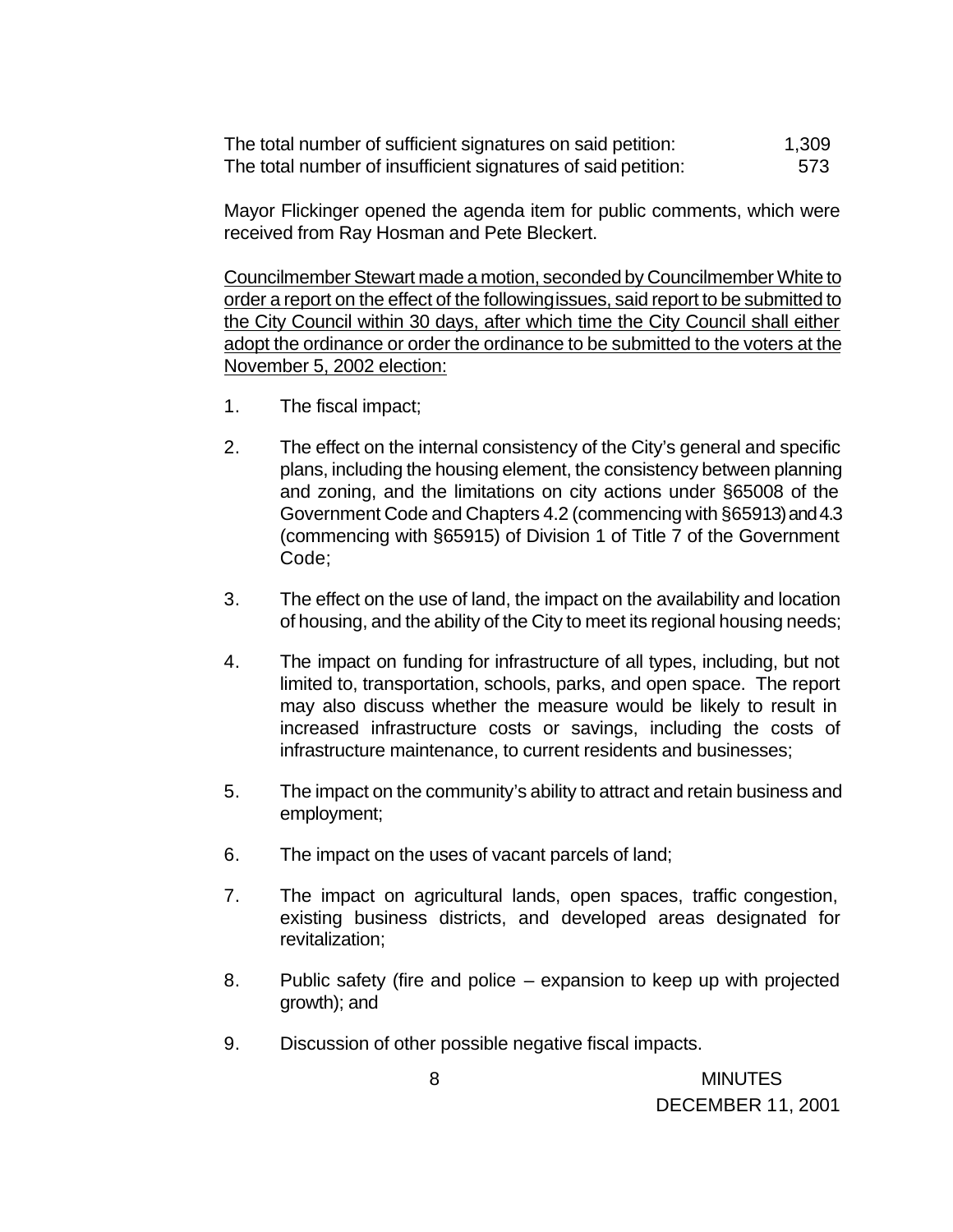#### Motion carried 5-0. Roll call vote.

#### **RECESS; RECONVENE**

F1. APPROVAL OF FINAL MAP 29143-1 SUBJECT TO RECEIPT OF AN ACCEPTABLE LETTER OF CREDIT FOR AREA DRAINAGE FEES, AUTHORIZE THE CITY CLERK TO SIGN THE MAP AND TRANSMIT SAID MAP TO THE COUNTY RECORDER'S OFFICE FOR RECORDATION UPON RECEIPT OF SUCH LETTER OF CREDIT, AND ACCEPT AGREEMENT AND BONDS FOR PUBLIC RIGHT-OF-WAY IMPROVEMENTS - SOUTH OF EUCALYPTUS AVENUE, EAST OF DAY STREET, AND NORTH OF COTTONWOOD AVENUE - SUBDIVIDER -WESTERN PACIFIC HOUSING

Mayor Flickinger opened the agenda item for public comments; there being none, public comments were closed.

Mayor Pro Tem Batey made a motion, seconded by Councilmember White to Approve Final Map 29143-1 subject to receipt of an acceptable Letter of Credit for area drainage fees, authorize the City Clerk to sign the map and transmit said map to the County Recorder's Office for recordation upon receipt of such Letter of Credit; accept the bonds and Agreement for Public Improvements; authorize the Mayor to execute the agreement; and direct the City Clerk to forward the signed agreement to the County Recorder's Office for recordation. Motion carried 5-0. Roll call vote.

F2. REPORT TO CONSIDER PUBLIC COMMENTS REGARDING THE INCLUSION OF PARCEL MAP NO. 27548 (APN: 256-150-013) AND APNS: 256-150-029, 256-150-030, 256-150-033, AND ANY DIVISION THEREOF INTO THE COMMUNITY SERVICES DISTRICT ZONE B (RESIDENTIAL STREET LIGHTING) SERVICE PROGRAM

President Flickinger opened the agenda item for public comments; there being none, public comments were closed.

No action required.

F3. REQUEST TO CONTINUE DISCUSSION ON CAPITAL PROJECTS (CONTINUED FROM OCTOBER 23, 2001)

 9 MINUTES DECEMBER 11, 2001 Councilmember Stewart made a motion, seconded by Councilmember White to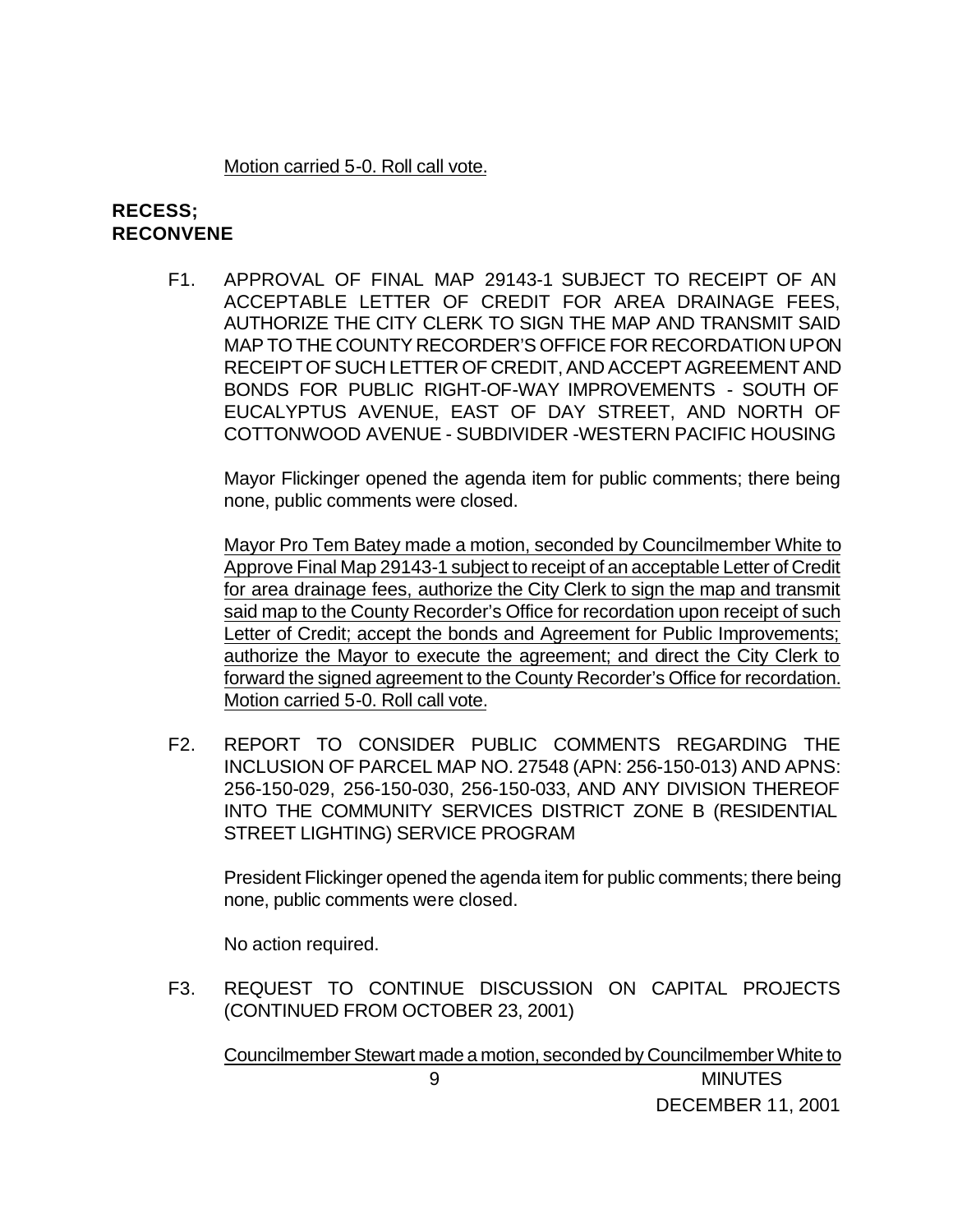continue this item to January 22, 2002, to allow more time to provide Council with updated cost information and a status report on all capital projects approved by Council during the past two years that were totally or partially funded by the capital expenditures reserve, as well as additional projects under consideration for funding. Motion carried unanimously.

#### F4. RECRUITMENT CAMPAIGN FOR ADVISORY COMMITTEES

Mayor Flickinger opened the agenda item for public comments; there being none, public comments were closed.

No action taken. Council requested input from committee members and directed staff to submit a report to Council in February.

F5. RCIP CITIES TECHNICAL ADVISORY COMMITTEE UPDATE Informational Oral Presentation only.

Mayor Flickinger opened the agenda item for public comments; there being none, public comments were closed.

No action required.

#### F6. CITY COUNCIL REORGANIZATION - SELECTION OF MAYOR AND MAYOR PRO TEM

Mayor Flickinger opened the agenda item for public comments; there being none, public comments were closed.

Councilmember Stewart made a motion, seconded by Councilmember White that the selection of Mayor and Mayor Pro Tem be conducted by voice vote rather than a written ballot. Motion carried 3-2, Mayor Flickinger and Mayor Pro Tem Batey opposed.

The City Clerk opened the nomination for Mayor.

Councilmember West made a motion to appoint Councilmember White for Mayor. Motion carried 5-0. Roll call vote.

The City Clerk opened the nomination for Mayor Pro Tem.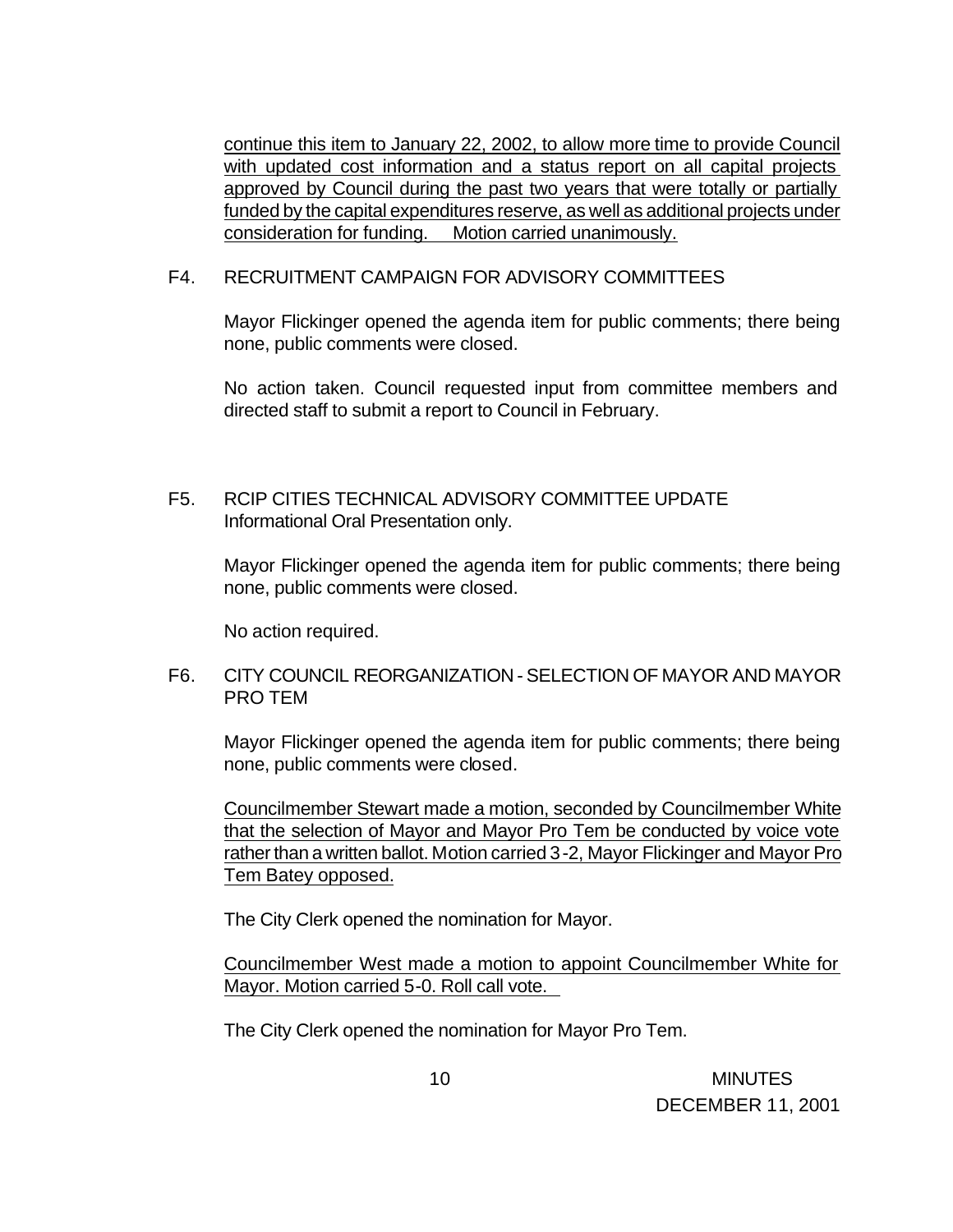Councilmember Stewart made a motion to appoint Mayor Pro Tem Batey for Mayor Pro Tem. Motion carried unanimously.

F7. CITY MANAGER'S REPORT (Informational Oral presentation only – not for Council action)

Mayor Flickinger opened the agenda item for public comments; there being none, public comments were closed.

No action required.

# **G. LEGISLATIVE ACTIONS**

ORDINANCES - 1ST READING AND INTRODUCTION - NONE

ORDINANCES - 2ND READING AND ADOPTION

G1. ADOPTION OF ORDINANCE NO. 593 (RECEIVED FIRST READING AND INTRODUCTION NOVEMBER 27, 2001, ON A 5-0 VOTE)

Councilmember Stewart made a motion, seconded by Councilmember West to adopt Ordinance No. 593. Motion carried 5-0. Roll call vote.

ORDINANCE NO. 593

An Ordinance of the City Council of the City of Moreno Valley, California, Amending Section 2.27.010 of Chapter 2.27 of the City of Moreno Valley Municipal Code, Relating to the Composition of the Traffic Safety Advisory **Committee** 

G2. ADOPTION OF ORDINANCE NO. 594 (RECEIVED FIRST READING AND INTRODUCTION NOVEMBER 27, 2001, ON A 5-0 VOTE)

Councilmember Stewart made a motion, seconded by Councilmember West to adopt Ordinance No. 594. Motion carried 5-0. Roll call vote.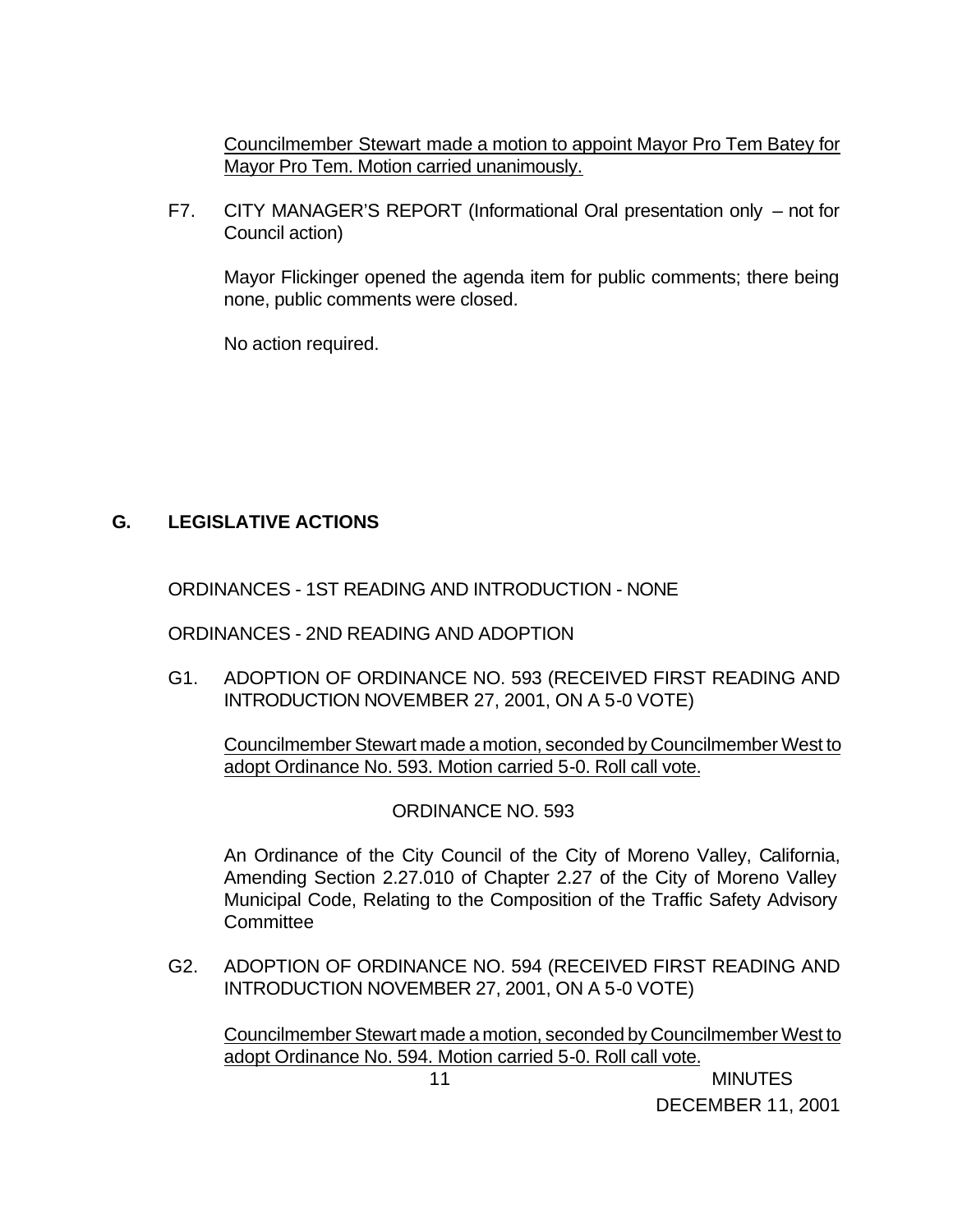### ORDINANCE NO. 594

An Ordinance of the City Council of the City of Moreno Valley, California, Amending Section 2.24.040 of Chapter 2.24 of Title 2 of the City of Moreno Valley Municipal Code, Relating to the Meeting Dates for the Citizens' Advisory Committee on Recreation Trails

ORDINANCES - URGENCY ORDINANCES – NONE

RESOLUTIONS – NONE

PUBLIC COMMENTS **ON ANY SUBJECT NOT ON THE AGENDA** UNDER THE JURISDICTION OF THE CITY COUNCIL ARE AS FOLLOWS:

Daryl Terrell – address matter of record

1) City's unity; citizens commitment, responsibility to build a better future for Moreno Valley

Pete Bleckert – P.O. Box 217

1) Political sign ordinance enforcement

Ray Hosman – address matter of record

- 1) Violation of law re political signs
- 2) Utility user's tax
- 3) Spending priorities

#### Kashma Staton – 25840 Jumano Drive

- 1) Directly elected mayor
- 2) Mass transit system bus and train system
- 3) Basketball court lights on Lasselle and Gentian

### **CLOSING COMMENTS AND/OR REPORTS OF THE CITY COUNCIL, COMMUNITY SERVICES DISTRICT, OR COMMUNITY REDEVELOPMENT AGENCY**

Mayor Pro Tem Batey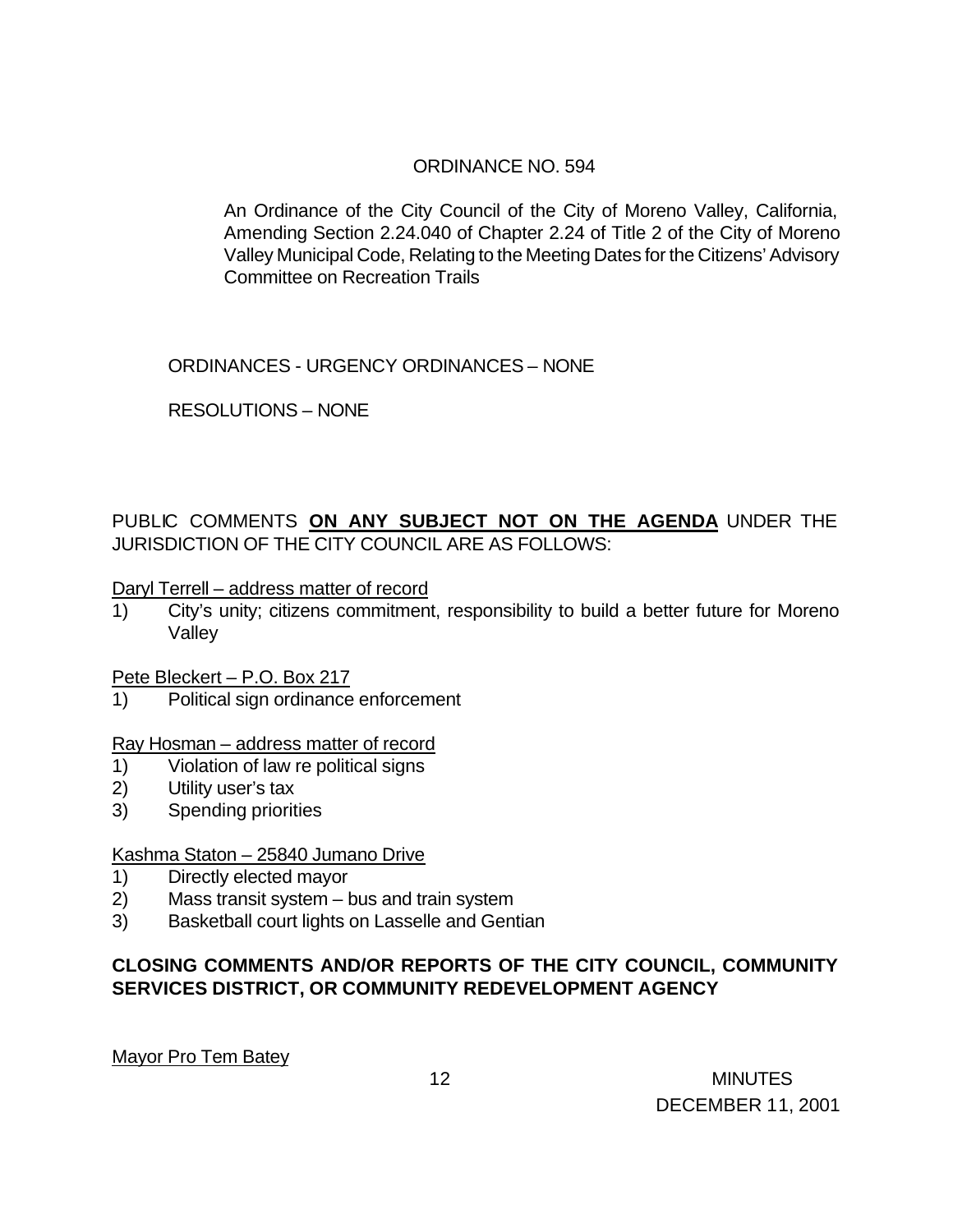- 1) Plans for building Metrolink terminal on Alessandro and 215 freeway
- 2) Congratulated Councilmember West and staff on Fire Station dedication

Councilmember White

- 1) Thanked Councilmembers for vote
- 2 Stated that his political signs were removed by fifth day

### Councilmember Stewart

- 1) Responded to a message regarding political sign ordinance
- 2) Creche display and choir festival at Moreno Valley Stake of the Mormon Church of Jesus Christ of Latter-day Saints
- 3) Construction work on Pigeon Pass
- 4) Police club at March Air Reserve Base
- 5) Congressional Military Appropriations Bill, and C17 proposal affecting military pay raise
- 6) Resignation of Police Chief Coz
- 7) Police patrol and check points during holiday season

### Councilmember West

- 1) Congratulated Councilmember White and Mayor Pro Tem Batey on election
- 2) Basketball court lights
- 3) Utility user's tax

### Mayor Flickinger

- 1) Stated that Moreno Valley is well protected and very safe
- 2) Police sting operations
- 3) Addressed Mr. Staton's concerns
- 4) State of the City speech
- 5) Performance of Moreno Valley Community College Gospel choir in Italy for Pope
- 6) Attended the celebration of Canyon Spring High School Grammy award
- 7) Agendized (seconded by Stewart) for study session agenda in January a discussion of changing time for public and Council comments

# **CLOSED SESSION**

# **REPORT OF ACTION FROM CLOSED SESSION BY CITY ATTORNEY, IF ANY - NONE**

# **ADJOURNMENT**

There being no further business to conduct, the meeting was adjourned at 8:59 p.m. by unanimous informal consent.